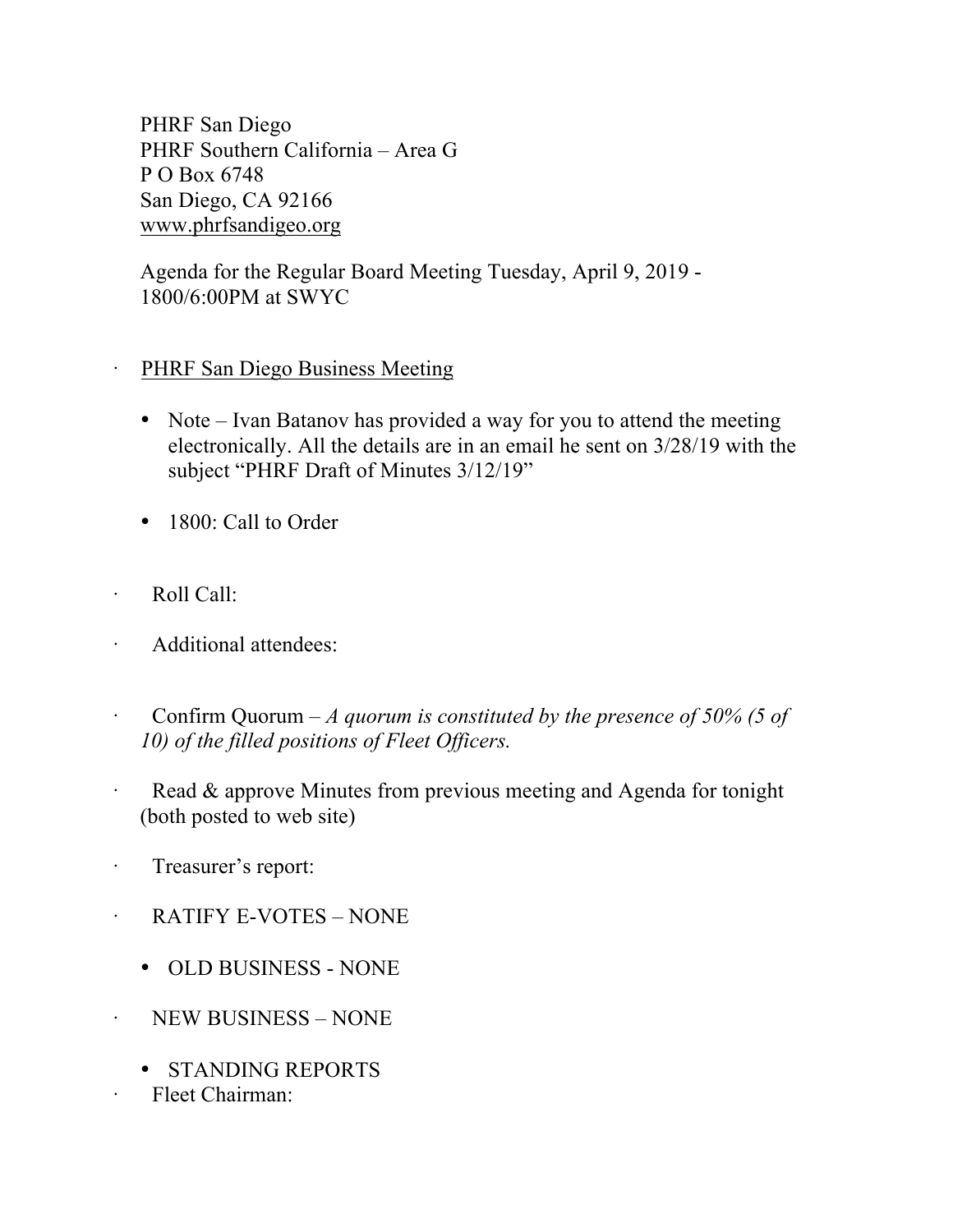- · Vice Chairman:
- · Chief Handicapper/Assistant Chief Handicapper:
- · Fleet Secretary:
- Roster Secretary:
- · Data Systems Officer:
- Fleet Scorer:
- · Public Relations:
- · Treasurer:
- · Past Fleet Chairman:
- · Next Meeting: May 14, 2019
- · Adjourn PHRF San Diego Business Meeting
- · 1900 HANDICAPPING BUSINESS MEETING
- · Call to Order 1900
- Additional attendees:
- · Handicappers:
- · Confirm Quorum *A quorum is constituted by the presence of a quorum of the Executive Board plus representation by a minimum of 3 SDAYC member clubs and a minimum of 3 of the current classes. The Fleet Executive Board can be counted for the purpose of ensuring representation of either the 3 SDAYC member clubs or the 3 classes.*

## RATIFY E-VOTES

A motion has been made by David Cattle to make permanent the temporary rating for

Dehler 34, Komet, 135/135/135, expires 03/11/19

There have been three seconds by Chris Winnard, Mark Burrows, and Ivan Batanov. A second is not a YES vote. Vote: YES - 11, No 0, Abstain 0. Voting: Ivan Batanov, Chris Winnard, Gerral David, Kym Kapalla, Tim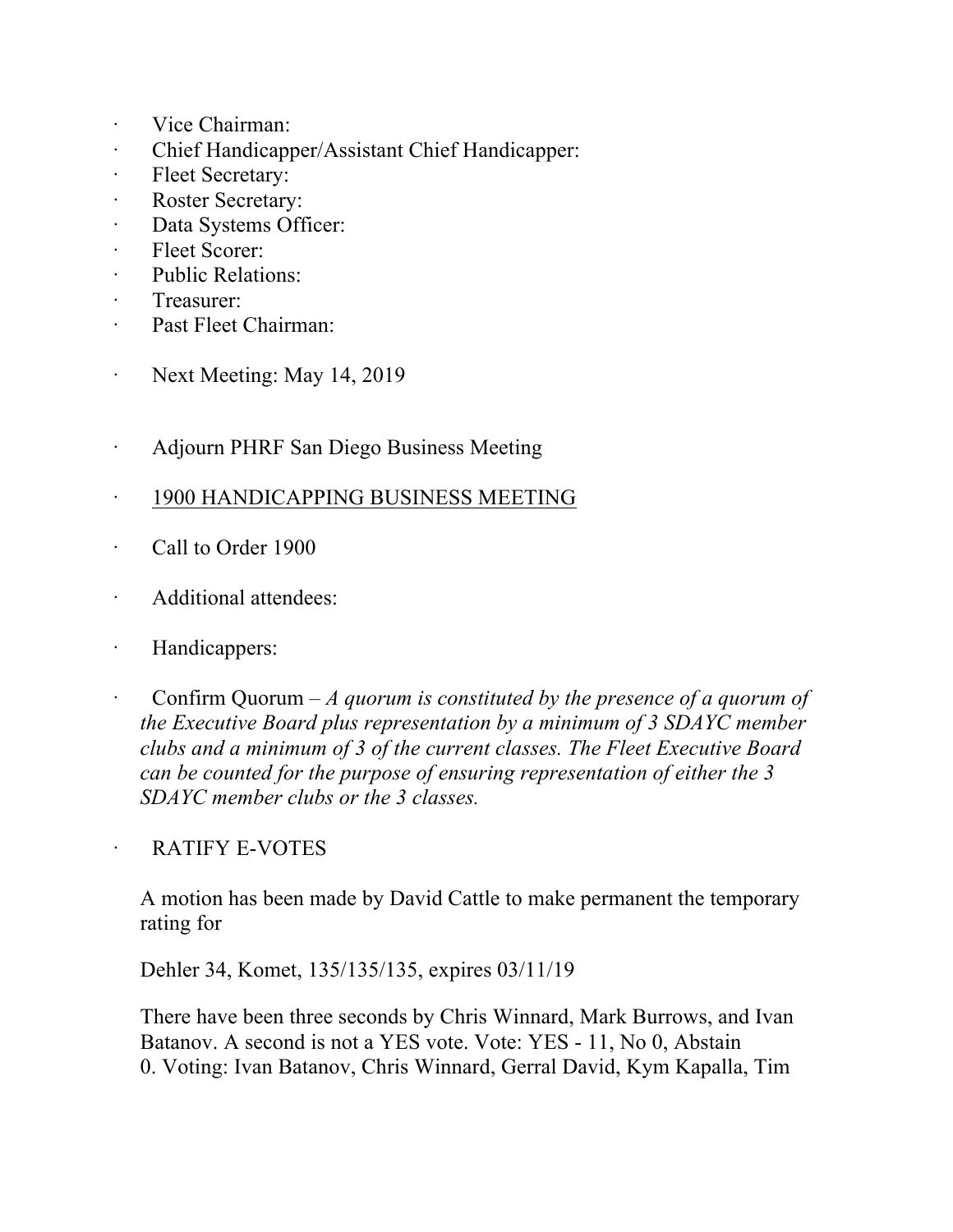Chin, Chris Bennett, Erik Rogers, Steven Lausch, Charlie Jenkins, and Lani Spund. Jon Gardner

· TEMPORARY RATINGS ABOUT TO EXPIRE - *A Temporary Rating may be provided by Chief handicapper in the event a handicap is requested to race in an upcoming race which will take place before a meeting, and the board is unable to vote on the rating (Prior to race). The request should be email approved or voted on at next board meeting to make permanent. In the event at a board meeting where an owner has submitted an application, fees are paid, but the Board believes it does not have sufficient data or information to accurately rate a boat, a Temporary rating may be provided with the understanding the owner should submit race results during the three months to show data, to verify the Temporary Rating. Temporary*  rating may be adjusted after review of results. In the event the data is not *provided the temporary rating will be considered expired at the end of 120 days. A new complete application (Minus Fees) will need to be presented to board to have the boat considered again for a PHRF certificate. The Chief Handicapper may, at his or her discretion, renew the Temporary Rating twice.*

- Dencho Kerman, Volpe, -21/-27/-36 expires 4/8/19
- M-Boats Soto 40, Zero Gravity, -3/-9/-12 expires 4/9/19
- Left Coast, Patriot, 120/111/105 expires 4/11/19
- · RATING REVIEW NONE
- **NEW BOATS** 1. Application received by Roster Secretary at least 7 days before meeting. 2. Application complete. 3. Sail number properly obtained from U S Sailing or regionally from SCYA. 4. Dues paid 5. If the yacht is also certified by PHRF SoCal then PHRF SD will also submit to PHRF SoCal an Area G rating.
- Timshel, 56988, Down East 38 Not listed with PHRF SoCal This is a new sail number recently obtained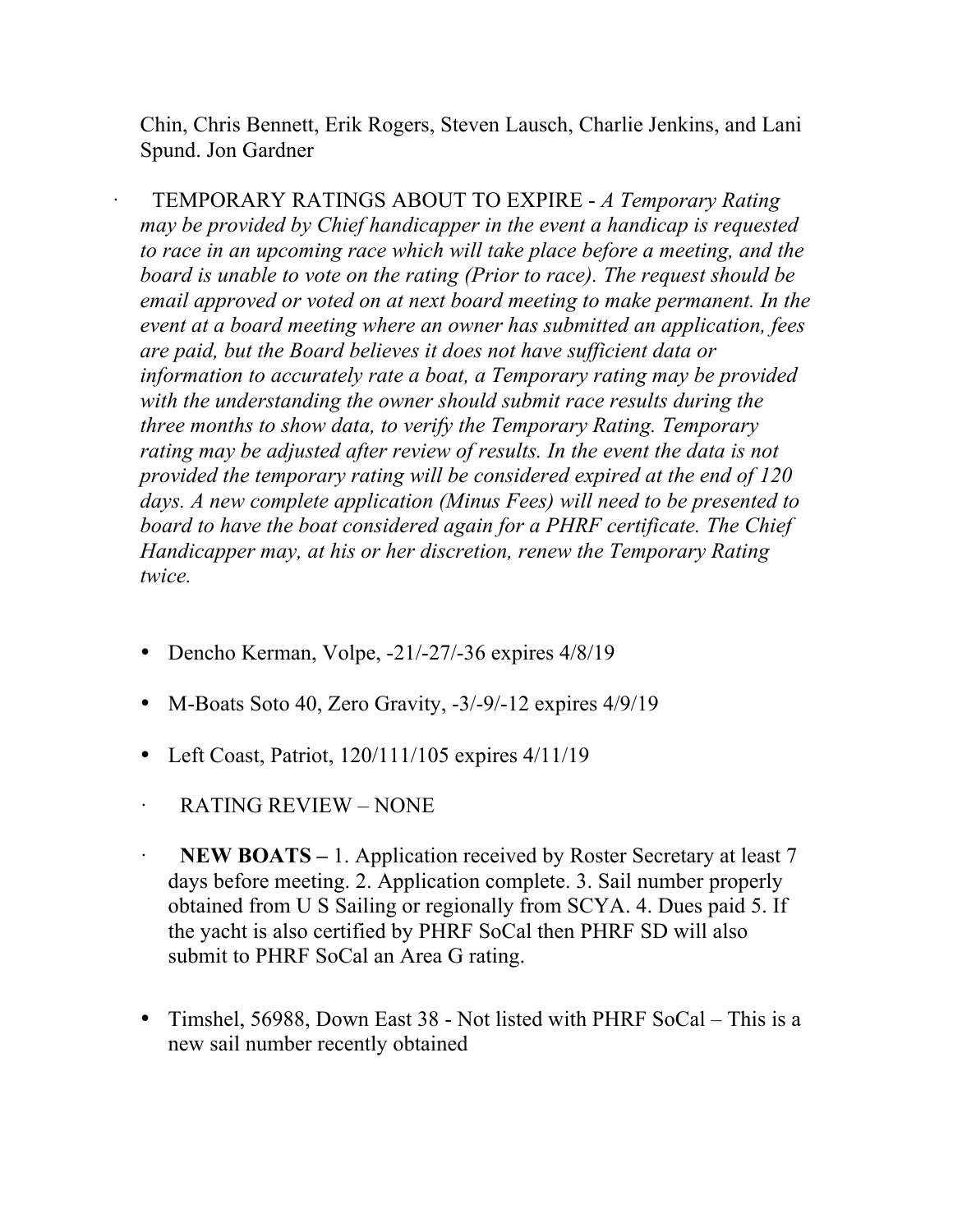- Project 53, 7453, J27 Sail number OK Not listed with PHRF SoCal Chief Handicapper recommends 129/129/129 by Consent
- Sizzle, 77855, Hobie 33 Not listed with PHRF SoCal sail number OK
- Name "CF27", 67112, CF27 sail number OK Not listed with PHRF SoCal – Chief Handicapper recommends 150/150/150 by Consent
- Sabrina, 109, Calkins 50 Sail number not U S Sailing Not listed with PHRF SoCal
- Haka, 554, J80 Sail Number OK as it is One Design Not listed with PHRF SoCal
- Palaemon, 93145, J145, Sail Number OK- Has been registered with PHRF SoCal – Rig dimensions do not appear on the application.
- Audeamus, 61204, Vision 42 by Bavaria checking sail number Not listed with PHRF SoCal

## · OLD BOATS

- **Uneven Keel, 23, F28** questions about information or lack of information on certificate
- **Aeolos, 56440, Beneteau First 44.7**
- Next Meeting May 14, 2019
- · Adjourn Handicapping Meeting
- · AREA G BUSINESS MEETING
- · Call to Order
- · Roll Call